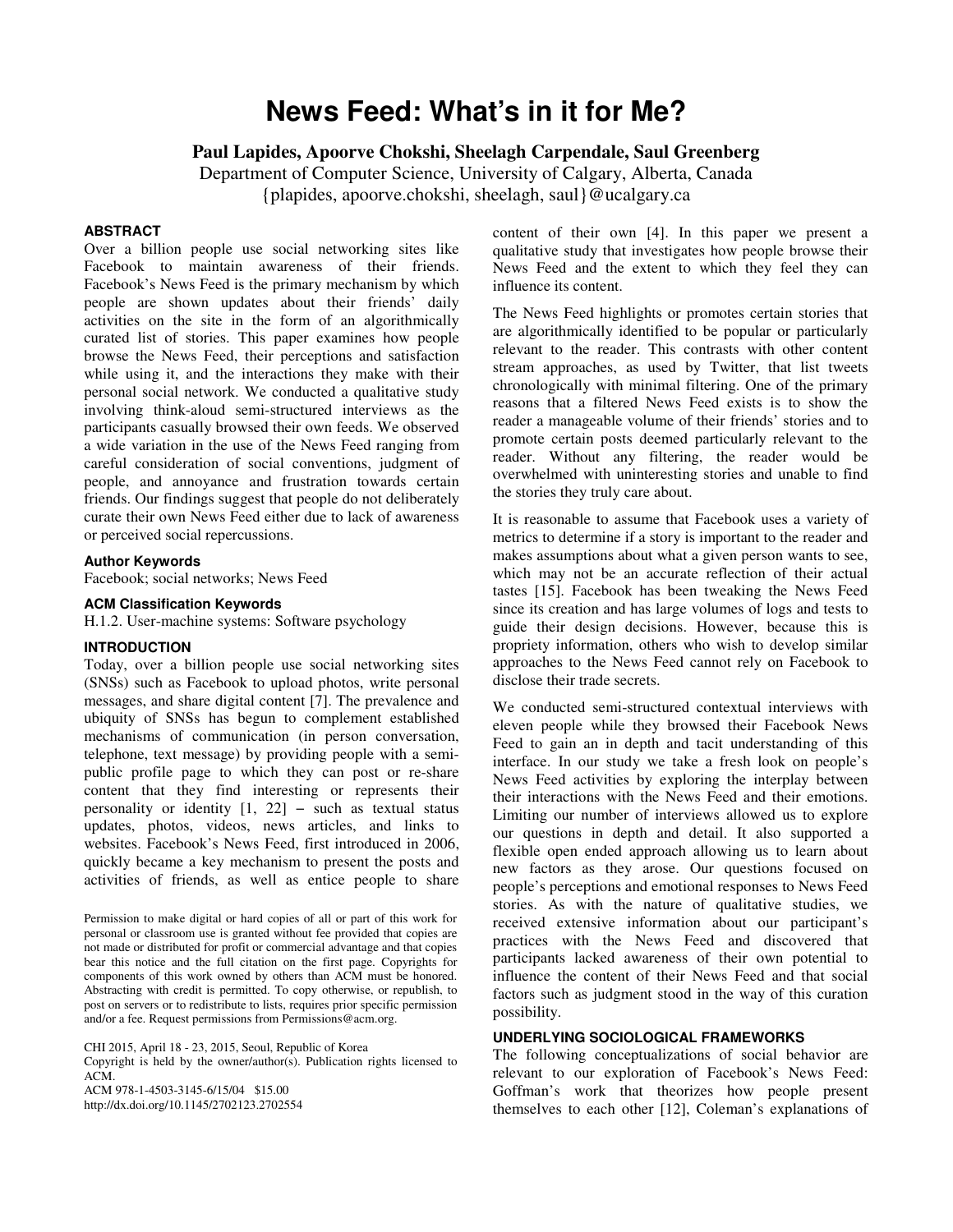the workings of social capital [6], and Granovetter's work on social weak ties [13].

Goffman uses a theatre metaphor to explain social interactions: individuals make a *performance* to the *audience* and it is expected that these performances match the individual's *role*. A person may play different performances for different audiences based on their changing role. For example, a person's role with their relatives is different from their role at work, and so their performances are also different. Usually, individuals make performances effortlessly and without any awareness that they are performing; however, in some cases the performance is carefully calculated to give the audience a specific impression of the individual. In addition to performances, an individual's *personal front* – clothing, age, gender, body, posture, speech – are used to establish and communicate their role to the audience. For example, a surgeon's clothing communicates their role to the audience. The audience expects that an individual's performance and personal front be congruent with each other and their role.

Coleman extends the notion of *social capital* from the economic concepts of physical capital (materials and tools) and human capital (skills and knowledge). Social capital is then the relations between people that can be called upon to accomplish tasks, to upkeep societal norms, and to enable information flow throughout the social network. For instance, trustworthiness inside of a social group allows individuals to expect the return of favors they have done for their friends and creates reciprocity obligations for those that receive favors.

Finally, Granovetter explains that a social network broadly consists of closely-knit groups (locally dense) connected together with weak ties (globally sparse). It is through weak ties that new information is shared between closely-knit groups [2] and allows individuals to grow their social capital by creating connections to groups of people they would not normally know.

# **RELATED WORK**

The primary uses of Facebook since its launch in 2004 have been to maintain pre-existing social connections and to learn more about new acquaintances [8, 17, 19, 20, 31]. Many people use Facebook to "lurk" – to read content without liking, commenting, or sharing – as a way to keep up with their friends' activities as well to organize offline activities such as parties, dates, and other spontaneous meetings [3, 25]. In particular, Facebook allows people to communicate more easily with acquaintances and weak or new friends [3]. While these studies primarily target university students, Facebook has also been studied in the workplace setting. A new set of complex social rules emerged when people began to mix personal and professional networks such as: sharing content more carefully; concealing parts of their profile after realizing that senior co-workers could see them; and feeling pressure to accept friend requests from clients [27]. With nearly half of Facebook friends being strangers or acquaintances, people expressed concern about their content being seen by these specific "social insiders" on their friend list rather than "outsiders" or people who they are not friends with on Facebook [10, 16]. Sharing content with selective groups may be a possibility to mitigate this concern [18].

After a period of initial opposition, the News Feed was quickly adopted because it made it easier have "ambient awareness" of social groups and their daily occurrences [30]. Visiting a friend's profile directly was the only way of reading their posts prior to News Feed. Information and ideas are dispersed more widely and more quickly when seen on the News Feed [2, 28]. Facebook users express curiosity when they see their friends' activity on the News Feed and begin to look at their profile to see what they are up to [14]. Seeing friends share content encourages new users to participate by sharing content of their own [4].

The design and consequent social effect of the News Feed has been discussed in the popular media as well. What happens if the News Feed algorithm is given too many signals or purely inauthentic signals – in the form of likes? After two days of liking everything on his News Feed, one author describes his feed being entirely devoid of people – instead a stream of extreme political articles, click-bait [5], and celebrity sensationalism [15]. Others ask if the News Feed shows readers positive "feel-good" content rather than current events or serious topics. In the summer of 2014, two viral trends were circulating in the United States: the first was the "ALS ice bucket challenge", a viral campaign that challenged people to dump water on their heads [29]; the second was the reaction of a fatal police shooting in Ferguson, MI. Many users pointed out that, while their Twitter feeds were primarily filled with tweets about Ferguson, their News Feeds were nearly devoid of this content – favoring the "ice bucket" videos instead [9, 23, 24]. Should SNS designers have a responsibility to show their users a balanced content feed when up to 28% of internet users get their news from SNSs [26]?

# **STUDYING NEWS FEED ACTIVITIES**

Our study goal was to discover people's personal practices and activities when using the News Feed, especially their emotional responses to the stories they are shown. To explore these questions we conducted a qualitative study with semi-structured contextual interviews. We were able to observe Facebook users when interacting with their News Feed and to ask directed questions about their browsing activities as the participants revealed more details. We chose to use a qualitative approach to glean a deeper understanding through gathering a few extensive interviews and conducting in depth analysis. This approach has allowed us to examine complex questions, providing a description that is a rich slice of reality.

# **Participants and Recruitment**

Eleven people from the ages of 19 to 37 (4 male and 7 female) participated in our study. Recruitment was done via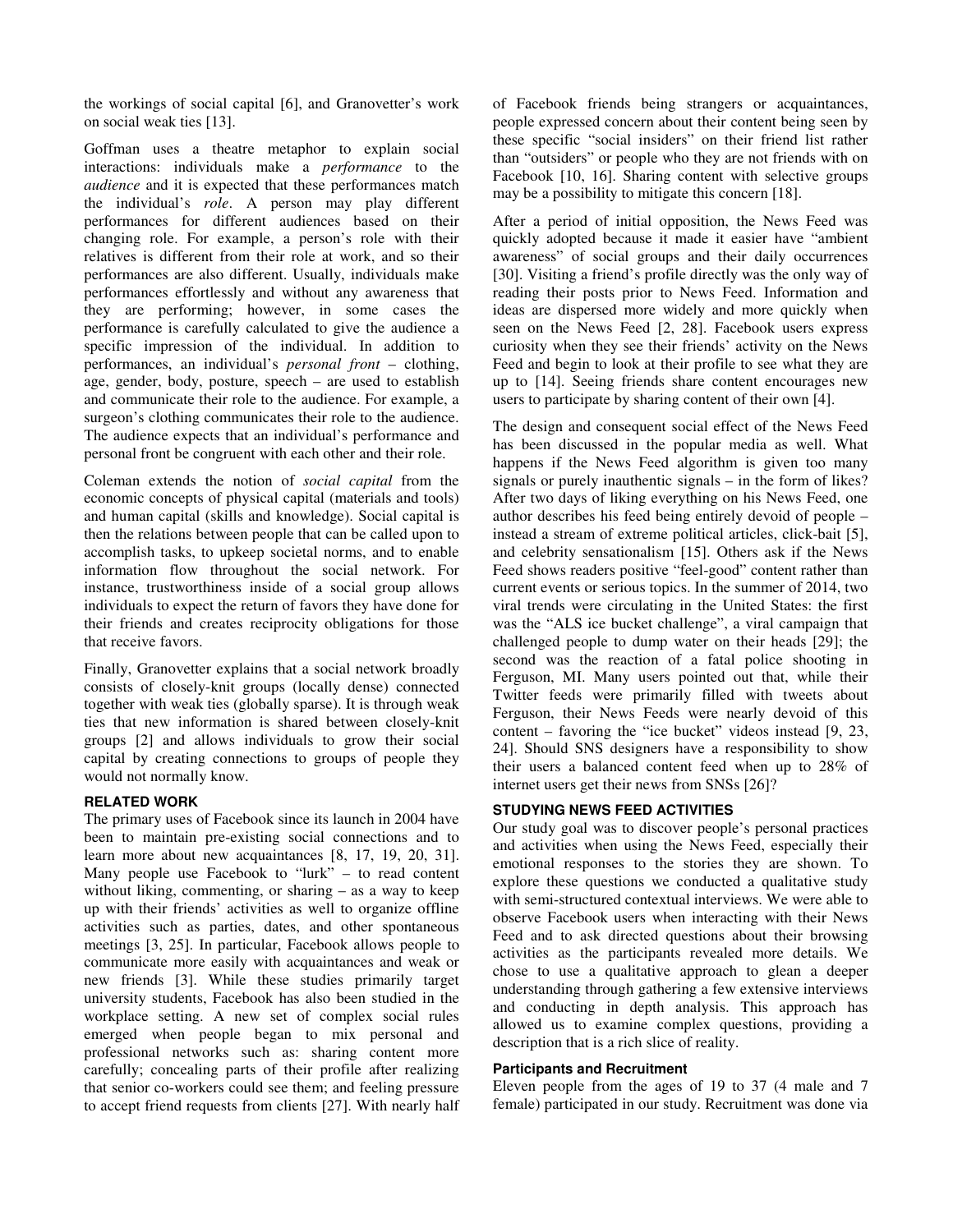notices posted to one researcher's personal Facebook profile, billboard notices posted around the university, and word-of-mouth recruitment. To get a reasonable spread across the ages of the usual Facebook users, we selected approximately two to three participants for each of the following age groups: 18-21, 22-25, 26-29, 30-33, 34+. Our participants came from many disciplines and professional backgrounds: a geologist, programmer, neuroscientist, rock climbing instructor, and undergraduate and graduate students. Participants were remunerated with \$20.

#### **Experimental Setup**

The study was conducted in a quiet, private room with a chair and a desk and an optional desktop computer. A video camera was placed behind the participant and facing the display of the computer they were using. An audio recorder was placed on the table in front of them to record clear audio of the interview. The researcher sat next to the participant's table. If the participant chose to bring their own device, they placed it on the table in front of them and the video camera was adjusted to bring the device in frame.

# **Procedure**

On confirming the appointment time, participants were asked to refrain from reading their News Feed for four hours prior to the start of the interview so that fresh stories would have time to accumulate. The study had four separate components completed as follows.

# Pre-study Questionnaire

Before commencing the News Feed browsing portions of the study, each participant completed a questionnaire that asked personal demographic information and several Facebook-usage questions. Once completed, the rest of the study was explained and any questions were answered. A short demonstration of think-aloud protocol was conducted to familiarize the participant with this technique [21].

# Initial News Feed Browsing

The participant was instructed to log into their Facebook account on their chosen computer. They were given several minutes to address any important or routine tasks such as reading notifications or answering private messages and were also instructed to close the chat feature. These steps eliminated any distractions during the browsing sessions.

The participant was then asked to browse their News Feed as they would normally use it on their own, including liking, commenting, and sharing posts, visiting their friends' profiles, looking at photos and videos, and opening links as they wished. Participants were given up to 12 minutes for this portion of the study, or until they began seeing posts that they had already read previously.

This portion of the study was not video or audio recorded, as required by ethics, to address potential privacy and dignity concerns. As the participants were instructed to not read their News Feed for several hours prior to the study, they would not be aware of what posts would appear on feed. Any egregious posts that did appear could be hidden

using Facebook's hide feature or the participant could choose to withdraw from the study entirely. Neither of these actions was undertaken by any of the participants.

One researcher was present during this portion and recorded field notes describing any actions the participant made during the initial browsing session to serve as entry points for open ended questions or discussions.

# Think-aloud News Feed Browsing

The participant was then instructed to return to the top of their News Feed and to begin browsing while verbalizing what they were doing, thinking, and feeling [21]. This portion and the post-study interview, were video and audio recorded. The researchers prompted the participant with probing questions if they began to quickly skip posts without explanation or if they had non-verbal reactions to a post such as unusual facial expressions, a lengthy contemplative pause, or laughing. Participants were often asked to explain how they knew the friend who was posting, why they were interested or not in the post, and any specific context if the situation called for it.

# Post-study Interview

The study concluded with a semi-structured interview intended to further explore any topics that were discovered during the think-aloud portion. The researchers also asked questions that addressed the following topics: perceptions of friends based on their posts; annoyances or negative feelings while browsing; self-censorship; perceived judgments placed on the participant by their friends; emotions regarding unfollowing or unfriending people; perceived online social conventions; and general opinions about Facebook. The participant was encouraged to discuss any additional topics or opinions they held about Facebook, the News Feed, and social networks in general.

# **Analysis**

The think-aloud and interview transcripts were open-coded in two passes as in the constant comparative method [11]. First, three representative transcripts were selected from participants who had explained their emotional decisions, interpersonal relationships, interests, and browsing behavior in great depth. Thus, themes and codes discovered from these interviews would form a good basis for open-coding the other transcripts. One researcher analyzed all three interviews while another researcher analyzed two of the interviews. This independent analysis showed 92% similarity between the two researcher's coding and categorization, demonstrating rigor. Code categories were formulated and the remaining interviews were coded by both researchers independently.

# **FINDINGS**

We have identified six thematic categories that encompass the majority of the browsing actions or emotional affects observed. Loosely summarized, they are: friendship and interest considerations, annoyances and judgment, liking and commenting actions, and News Feed curation.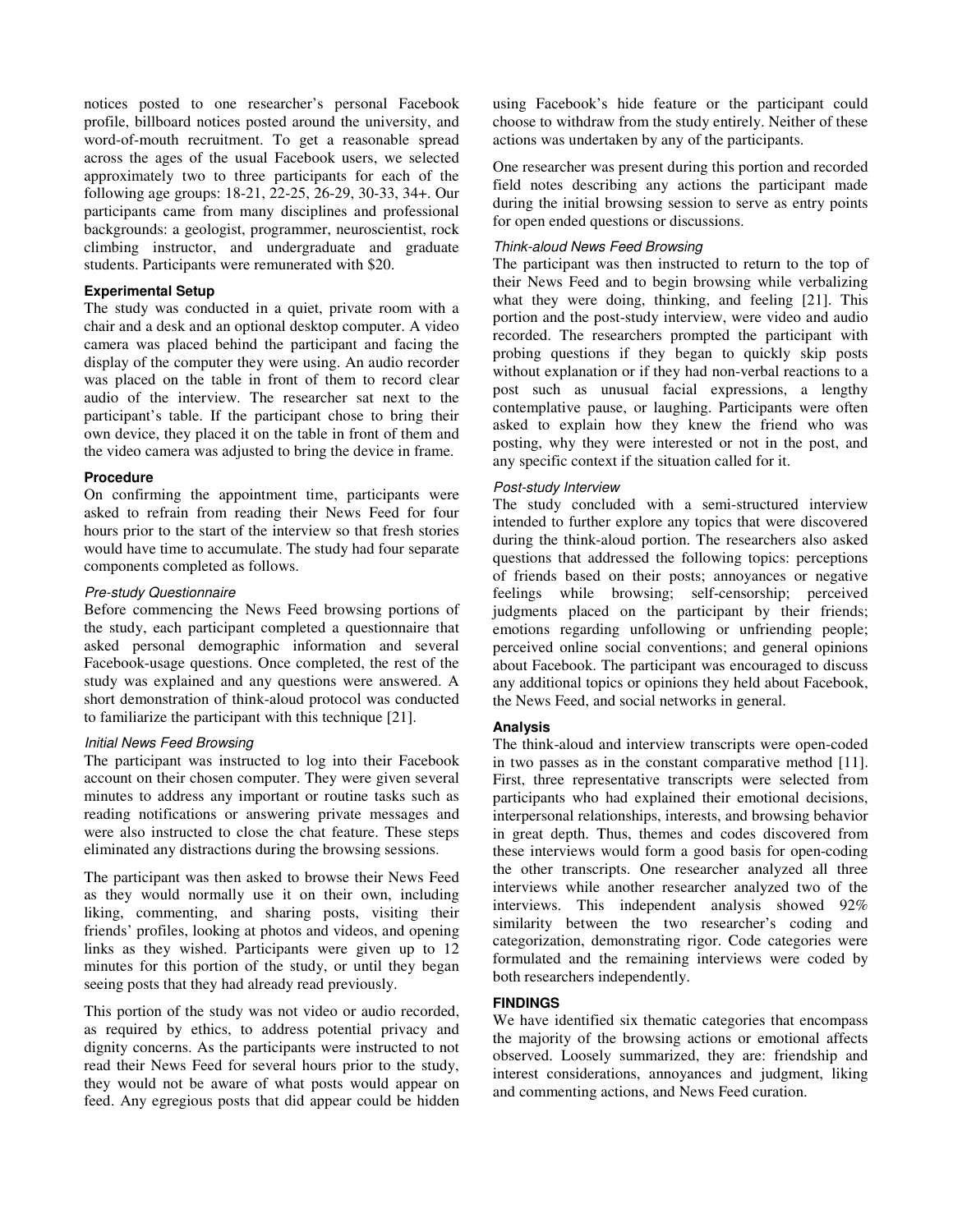#### **Friendship Classification**

As expected, the type and strength of a friendship makes a large impact in the interest and overall emotional response of the participants. This was mentioned by all the participants when looking at the stories on their News Feed. Participants glanced at the name or profile picture of the story poster to identify who posted it, and used the following sub-categories as metrics to determine if they were interested to read more about the story. *"I always read the names first." (P2)*

#### Friendship strength and closeness

The type of friendship greatly determined if participants were interested in reading stories from people. Participants classified friendships on a discrete scale typically consisting of three designations: close friend, friend, and acquaintance. Participants referred to people as close friends when they knew them for a considerable period of time, trusted them, socialized frequently, and shared similar values. *"[We were] close friends in high school. We see each other around quite a bit now still." (P7)*

In contrast, "acquaintance" was a loose term and had different meanings between the participants. For instance, one participant described acquaintances as old co-workers or classmates whom they no longer socialize with, another described them as people they simply do not feel a strong personal connection to, and a third explained that an acquaintance could be a complete stranger or someone who they have met face-to-face only once. *"I've had Facebook for 7 years and I have a lot of different ranges of acquaintances. What I mean by this is that I worked with them at a grocery store for a few years when I was in high school. And I have not talked to them since then." (P2)*

The designation, "friend", referred to people who were in neither of the other two groups. These were people such as current co-workers or classmates, people the participant socialized with but did not know well, or even former close friends with whom the participant lost touch. *"I used to go to HS with him and his friends, we lost touch." (P10)*

#### Frequency of interaction

Participants were more interested in posts from people who they interacted with on a regular basis, either in real life or on Facebook. These "frequent friends" often posted about shared experiences that were relevant to the participant, for example photos of a hiking trip, which invited further socialization either on Facebook or in person. *"…who I'm more apt to spend time looking at or reading posts or commenting on. And I think those are the people who have more regularity in my immediate life right now." (P5)* 

# Friendship context and history

Participants explained that the context of a friendship was sometimes an important factor when considering posts from friends. This was mostly used to pay attention to former colleagues and classmates, for example, when their friend changed jobs or had career success. *"This person was my ex-colleague but is currently in a position of chief technical*  *officer of a company, so sometimes I read his posts as well." (P3)* Four participants had professional contacts in their friend-list and used Facebook to maintain awareness of the personal lives of their professional network.

#### Location

Geographic distance between two people played a large role in participants' choice to read stories. As Facebook is used primarily used to keep up with friends' lives, participants were interested in posts from friends living far away. This allowed them to maintain awareness of several people's lives without the need to be in constant contact with them. Participants explained that these stories sometimes spurred them to re-establish contact with friends they haven't talked to in a while. *"He's an Australian friend of mine with a family so I just had a quick look at his kids." (P5)* 

# Friends' reputations

Many participants had intricate knowledge of the typical stories certain friends shared. Participants explained that they knew that specific friends shared funny or interesting stories most of the time and were eager to pause to read these posts. *"He posts good stuff that I'm interested in." (P5)* Participants readily forgave the situations when reputable friends made posts that were out of character for that particular individual. *"She often posts things that are usually pretty funny, clever, but not this time." (P8)* 

Conversely, participants quickly identified people who posted stories that they found boring, did not like, or even were annoyed with. In these cases, participants usually had to be asked specifically about these posts as they often scrolled passed them quickly without explanation. One instance of a negative reputation is when participants were aware what the subject matter of their friends' posts was, and usually it was something of little interest to them. *"I know she posts what she normally posts. I'm just familiar with her posts and a lot about fashion that I'm not interested in." (P5)* Other times, participants expressed that a particular friend simply posted too often, usually with short status updates about their day to day activities such as getting coffee, waiting in lines, or sitting in traffic. *"I think he posts a lot of stuff, so you kind of become numb to it after a while. Maybe if he posted a Facebook status update once a week even, I'd be more interested in reading it but he's posts stuff all the time and I've read enough of them to know I'm not interested." (P2)* 

# **Story Affinity**

Personal interest plays a major role for participants. This category encompasses several motivations ranging from curiosity about a friend they want to learn more about, whether the story is written well or has professional photos, or if the story relates to the reader in some way.

#### Curiosity about friends

Participants want to see stories about the people they care deeply about. Participants were curious to read stories made by their close friends or people who they frequently interacted with and cared less about posts from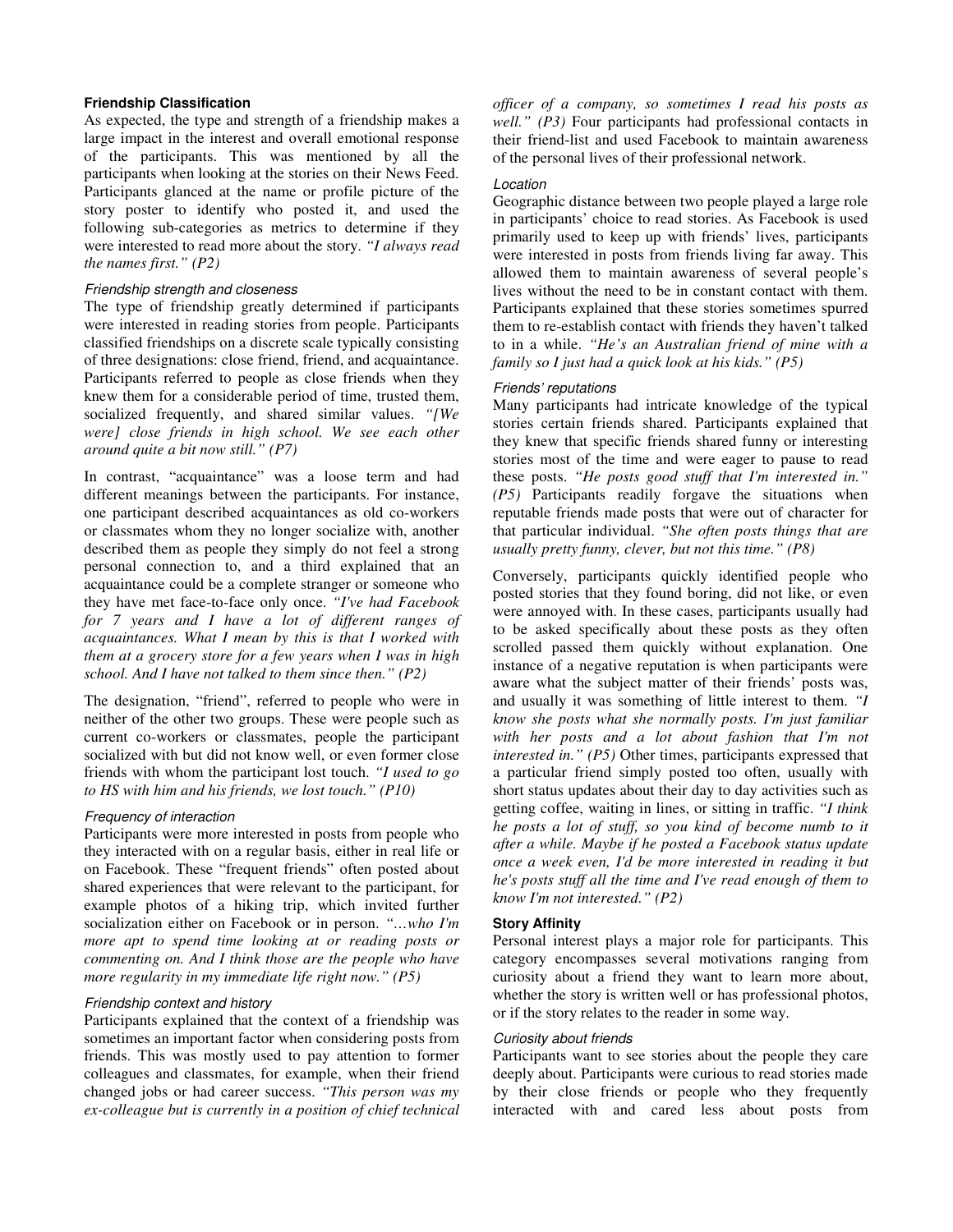acquaintances. *"I might have paused to look at this for a sec. It's my uncle and cousins." (P10)* In some cases however, stories from acquaintances were found to be interesting as the participant explained that they had lost touch with that person and were interested to see what they were up to. *"It is our undergrad institutions alumni, they got together recently three or four days ago, I saw many pictures and I like all of them." (P6)* Status updates and photos allowed participants to see what their friends were doing, where they were, who they were with, how they were feeling, and their opinions about topics dear to them.

# Personal interest in the content

People are interested to read stories that are about things they are interested in themselves. Participants explained how they scan stories quickly to identify if it relates to them in any way. By glancing at the preview text or picture, they have a cursory idea if the story is worth further investigation or not. *"That's probably my general mode, I'm scanning for key photos that grab my interest or key content." (P5)* Participants cared very little and skipped past stories if they had no interest in its content or any other reason to read it. *"Immediately within the first few words I know it's not something that really relates to me." (P2)*

Participants usually paused to read a story if they believed they could get something out of it. Personal motivations for reading a post can range from curiosity about an unfamiliar topic; prevalence of the story in current events: *"It's about yesterday's game. The Uruguay and Italy, one player bites another." (P3)*; high familiarity about the subject matter of the story: *"I normally read this because it has to do with philosophy." (P10)*; and perceived entertainment value: *"I like animals. The video had a cat and a horse." (P9)*

Personal interest in the stories is also heavily linked to the friendship type and strength. The close friends of the participants – with shared interests and values – posted content that was eagerly read for its subject matter rather than to get an update about that person. Essentially, the participant was interested in similar things that their close friends were interested in. *"I'm friends with them because I have something in common with them. And usually the stuff that they post I would like and be interested in." (P2)*

# Stories related to the participant

Participants were interested in stories that direct connected to them. The simplest case of this is when the participant appeared in a photo or was tagged in a photo or status update. The participants stopped to read these stories completely, usually clicking on status updates, photo, and albums to see them in more detail. *"I clicked on the first picture because I'm in the first picture. [laughs]" (P2)*

The story could be about something that the participant and friend had previously discussed, either in person or online. For example, a friend posted travel photos depicting places and experiences that had been specifically shared with the participant a few days ago. *"She had talked specifically*  *about certain experiences that she had in India so I might spend more time on this album looking for the photos that she had talked about." (P2)* Prior to the study, one participant's friend had reached out to her social circle – via Facebook – to ask a technical question for a project she was working on. The participant offered his advice to the friend and explained that he was interested in a video that the friend posted showing her working project. *"This is why this one caught my eye, because it triggered that [previous] conversation." (P11)* In another situation a participant began reading posts from a music festival that he had attended in his home town. *"This is a festival in Nova Scotia that I've gone to once or twice." (P10)* 

# Story aesthetic and perceived quality

Nearly every story on the News Feed has a short description and preview image that sometimes piques readers' interest because of its perceived quality. In the case when a story was not about a friend and did not seem to have personal relevance, several participants were still drawn to the post because of the preview image or text. One participant explained that they clicked on a story because the preview image appeared to be a professional quality photograph of a person (who they did not know). Another participant followed a link because they found a colorful infographic to be particularly aesthetic. *"I opened this one up, that just looks like an attractive picture." (P10)* Finally, a participant paused to read a long a textual post because the first sentence was written with poetic language. *"I would actually probably read through more of this because it's fairly well written." (P2)* 

# **Annoyances**

Some stories on the News Feed were met with negative emotions like annoyance, frustration, and exasperation. Though occurring infrequently, all of the participants expressed some degree of negativity towards specific stories they saw. While these feelings were mostly mild annoyances or quips, a handful of situations arose where participants described feeling offended or frustrated.

#### Feeling overwhelmed

Most participants expressed frustration at the volume of uninteresting stories being posted by specific people. Described earlier in the friendship section, we found that these people had previously established reputations in the minds of the participants. *"They post a lot of things on Instagram and a lot of things on Facebook and it's always status updates about their life and I just don't have the vested interest." (P2)* The participants described the majority of these people as acquaintances or people they do not know well or spend time with. During some interviews, we observed participants scrolling over dozens of posts at a time – often status updates.

It was not only status updates and posts from acquaintances that were found to be overwhelming. Participants sometimes ignored even close friends when they overshared any type of story, particularly Instagram photos.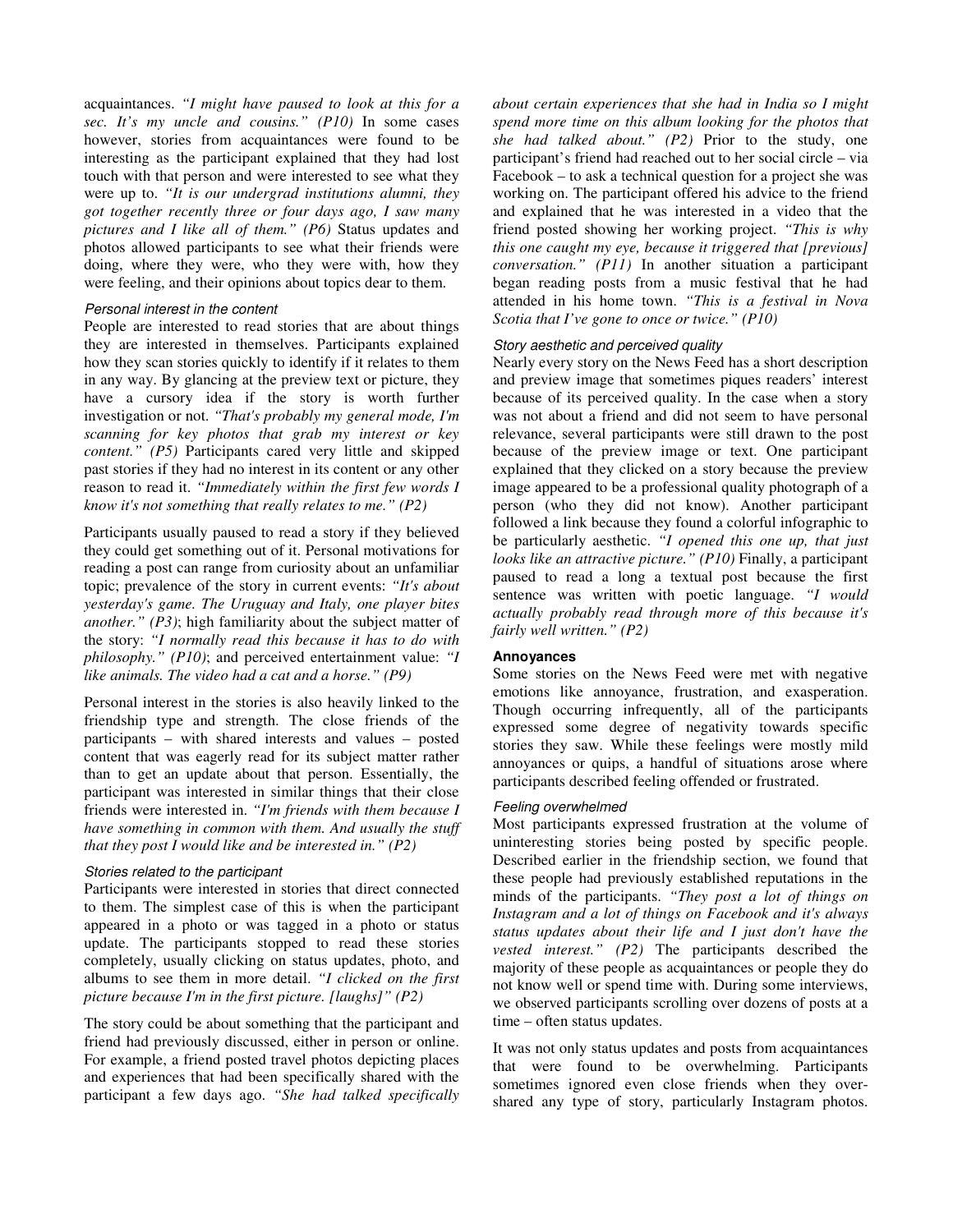*"She posts a lot. I just find that it can be pretty aggressive, it always has a lot of hashtags and a lot of stuff from Instagram too." (P11)* Another participant explained that her friend is constantly posting updates from her travels and that she doesn't want to see constantly. *"She's always going away on trips. I don't really need to see all the updates." (P8)* Some participants held the opinion that their friends "lived their life on Facebook", explaining that their entire lives seemed to be documented on their profile. *"I know she's is a pretty high user for Facebook, she posts a lot. 'I'm having a coffee today', so I kind of cruise through her stuff, just because it's shit like this. It's just not interesting. I guess when we first became friends I read all of them and got a general gist of 'she's a Facebook liver', her life is on Facebook." (P5)*

Participants expressed similar annoyances towards subscribed pages that posted content often. These pages usually shared links to articles that the participants were interested to read – they had willingly subscribed to the pages, after all. However, participants explained that some pages shared several links and pictures each day and that they felt overwhelmed by the amount of posts coming at them and began to ignore content coming from those pages. *"Sometimes it has something interesting and I'll take a look, but lately I've been ignoring it because I get bombarded with stuff from them." (P8)*

#### Rude and offensive stories

While we did not observe this situation occurring during our study, participants explained previous events where occasional stories evoked strong negative emotional responses. One participant explained that they found the post offensive and they went as far as to report it to Facebook for removal. *"The post that showed up was offensive and I even reported it as well." (P11)* The post in question was about an animal rights petition that used graphic imagery to incite people to join the petition. Another participant found a particular story rude but would not go into further detail. *"They posted something that said something bad, it wasn't very nice so I just blocked it." (P9)*

# Unsolicited invitations

Lastly, all our participants unilaterally ignored Facebook application invitations and ads. Participants explained that most app invites came from friends who were playing games on Facebook who had invited them to join. *"I find updates from people who play games, like Facebook games, I find that really annoying." (P2)* Likely there are many people who play Facebook games and click on these invitations but not so among our participants. Ads were also ignored, though were less berated by our participants. One person suggested that targeted ads may be welcome, especially if vouched by their friend who had become a "fan" of a brand. *"Suggested posts, I don't look at because first of all there's no personal connection. For the sponsored posts, maybe if there was a really close friend of*  *mine who had liked something might be more intriguing to me." (P1)* 

# **Liking and Commenting**

Liking and commenting are the primary mechanisms for people to communicate with their friends about their posted content. We observed several behaviors regarding these mechanisms that make suggestions about broader social conventions between people on Facebook. It is important to remember that likes are one of the main signals that the News Feed uses when predicting what content to show.

# 'Like' awareness, reciprocation, and obligation

Similar to being aware of friends' posting habits, nine out of eleven participants were aware of what friends consistently liked or commented on their own posted stories. *"I could probably tell you on a small list of who likes things more often than other people." (P5)* In seven of the participants, this awareness contributed to the social behavior of liking posts made by these friends in return. Participants described feelings of obligation to "return the favor" and like posts that they did not necessarily find interesting. *"Maybe there is a friend who always keeps liking my posts and my pictures and stuff, so when they post a picture or post which is probably not very interesting to me, but out of that obligation that they like my posts, I go ahead and like them."* (P1) Others explained that they would only reciprocate if they felt genuine interest toward their friend's post. *"I liked the picture also she generally likes my stuff too, so I feel in some ways you kind of have to reciprocate. If I have friends that always like my stuff, I commonly will like their stuff too, as long as I'm fairly interested in it." (P2)* Participants describe feeling pressure to like posts when they are tagged in them or when posts are shared directly to their profile. *"When posts are directly on my page then I kind of feel pressure. Maybe posts that I was tagged on, I usually like them." (P4)*

In cases when social pressure was not a factor, participants explained that they wanted to show their support by liking posts of friends who were sharing stories about major life events such as birthdays, marriages, career or life advancement – perhaps as a social lubricant. *"I like it because they are my friend and they are getting married and this is very important to her or him, so I liked it. This is not pressure, someone not blaming me, but maintaining good vibes.[laughs]" (P6)* Other times, participants explained how liking or commenting on stories from new Facebook friends is a way of establishing a new friendship. *"It's like a new car smell in a relationship, you put your best foot forward, so times you do it [reciprocate]. It's not like you're not being true to yourself but you just go out of your way to extend a bit of effort to make a comment [or like] with somebody new." (P5)*

# Casual, choosy, and genuine 'likes'

We discovered three patterns among our participants for how they distributed likes to the stories they saw on the News Feed. The first was a casual approach, observed in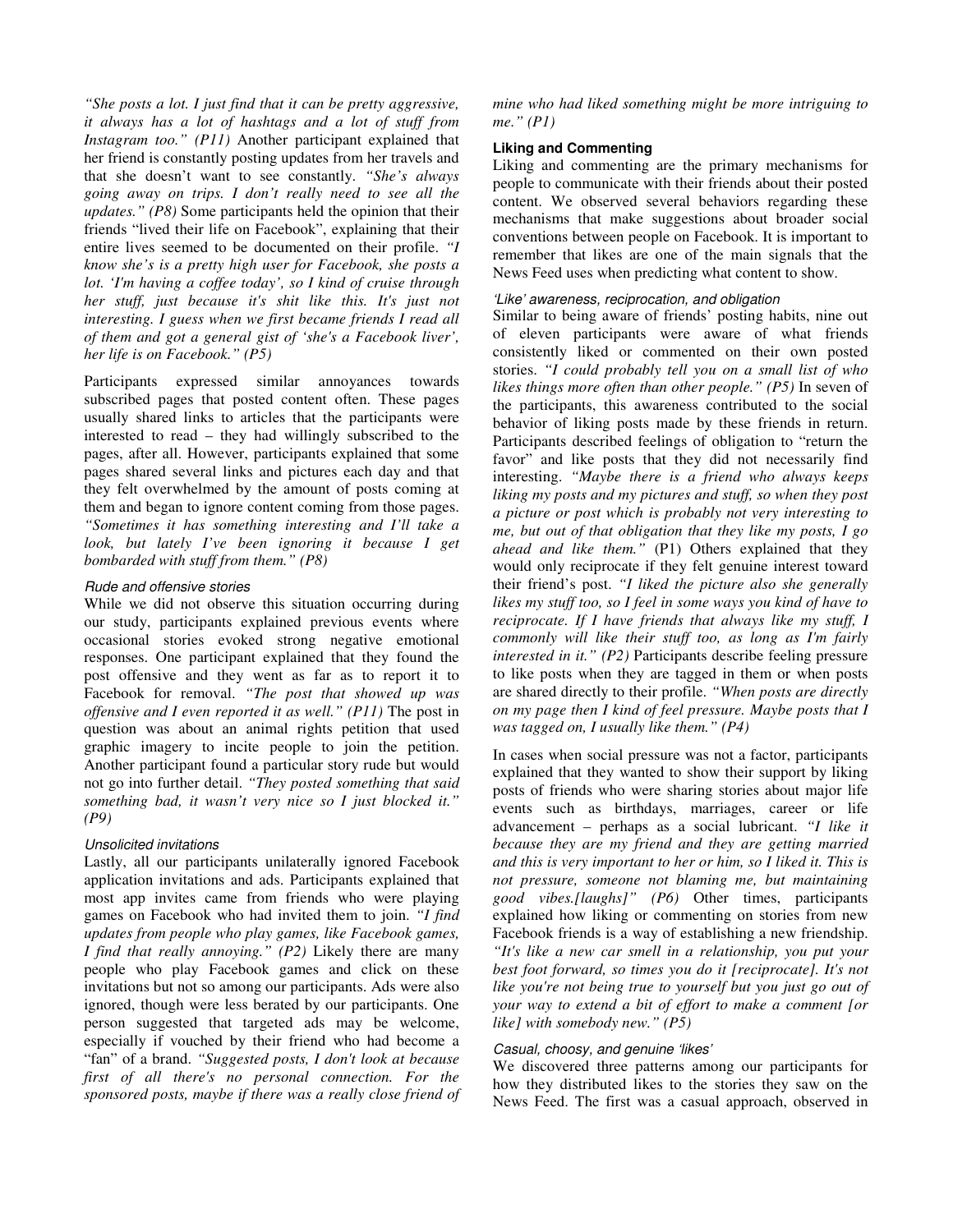only one participant who liked up to half of the stories presented to her during the first browsing session. Photos, videos, status updates, and links were all given likes without hesitation. It appeared to the researcher that if the participant paused at all to read a post that she would like it. She explained that seeing these stories made her happy and she wanted to express that by liking them.

Conversely, most participants liked stories sparingly during the study and explained that they prefer to "save" their likes for specific stories or people. *"I try to save them [the likes]." (P8)* Some participants explained that they would only like one or two stories from each friend, specifically the posts that they themselves considered important, and refrain from liking the less meaningful posts. *"They got engaged recently and I did like those photos that came out of that but this I'm not going to like." (P2)* This participant also said that she preferred to like stories that did not have many likes to show her support, avoiding liking the stories that many people had already liked. *"If they already have a lot of likes, I don't as much feel the need to like it." (P2)* 

# **Commenting**

Commenting on stories was not observed as frequently as the action of liking. In the cases when participants did write comments, they did so for stories they had some affinity or interest to, either because of who posted it, who or what the post was about, or that it was something that they personally related to. Participants commented on stories centered about their friends without much hesitation, using the comment feature to have in situ conversations in the specific context of the post. *"I felt like I had to comment because it seems like, probably an exaggeration, but a lot of his pictures he has a black eye." (P10)* Commenting was also done to ask specific questions about the post or to provide friends with support. Comments were usually short and something the participants were comfortable sharing in public. Participants used Facebook's private chat feature when they wanted to have more in depth conversations or discuss private matters. *"In this particular case I might not comment […] I'll go back later tonight, I'm going to write a nice note to her or something like that." (P8)*

The action of writing a comment was seen by some participants as a stronger indicator of interest than the action of liking. Commenting required more investment of time and energy, and so they felt that story should really be worthy of their comment. *"I don't often comment on unless I feel like it's good, well written, impactful, socially responsible, moral, funny." (P5)*

Participants were careful about writing comments about articles that they did not fully understand because they did not want to appear unknowledgeable or to express an opinion they did not fully stand behind. In these cases they deferred to not writing anything. *"I don't want to say something completely foolish that doesn't make sense in terms of the article or whatever." (P9)*

Some participants expressed frustration that their friends only liked posts and wished that more people would engage them with comments. Participants occasionally started commented on stories specifically to start a discussion. *"I find that a lot of times on Facebook, you put something up and someone likes it but then they won't comment on it, they won't say anything and sometimes I want to start a discussion." (P8)*

# Reading comment threads

Reading a comment thread was an action taken by all participants. Reading the comments or opinions of their friends increases the reader's social capital. Comments give people insights into their friend's personal relationships or their other activities that they might not make explicit posts about. *"I clicked on the comments because I wanted to see if anybody I knew closely was looking for a job." (P2)* The action of opening a comment thread was done much more often if the participant knew that their close friends had made comments while caring little if they did not know who was commenting. *"I see immediately that they're not anybody that I know so I don't read them in detail." (P2)* Others were more interested in the conversations than who was involved. *"I'm more interested in what people are saying than who's saying it." (P5)* Participants were hesitant to comment because there were many non-friends who had already commented on a story, and they preferred to read anonymously rather than engage with strangers. *"All these people that I don't know are commenting on it. I wouldn't comment." (P2)*

# **Passing Judgment**

Passing discreet judgments about other people is a common activity and occurs on Facebook as well. Participants explained that they judged their friends based on the posts they shared and were aware that they themselves were likely being judged by people on Facebook.

#### Judgment on friends

When asked, eight of the participants explained that they placed judgments onto their friends, particularly acquaintances who they did not know very well. Participants formed opinions about their friends primarily based on the stories they shared or comments that they wrote on other posts. *"I think it's about the post, what the comment is. It's a reflection of that person. There's one particular person who doesn't really think before they speak, puts a lot of silly things out there." (P5)* The posts also served to reinforce the participant's pre-existing opinions formed from previous social interactions outside of Facebook. *"I had the thoughts about her having that baby prior to her posting pictures of it. So I wouldn't say that the posts are what form a negative opinion. I don't really like her anyway so then I find it annoying but it's kind of adding together." (P11)* The posts made by acquaintances combined with new opinion forming allowed participants to gauge whether they wanted to know more about a particular person. *"I have a lot of acquaintances on Facebook that I don't know at ton about. I will definitely*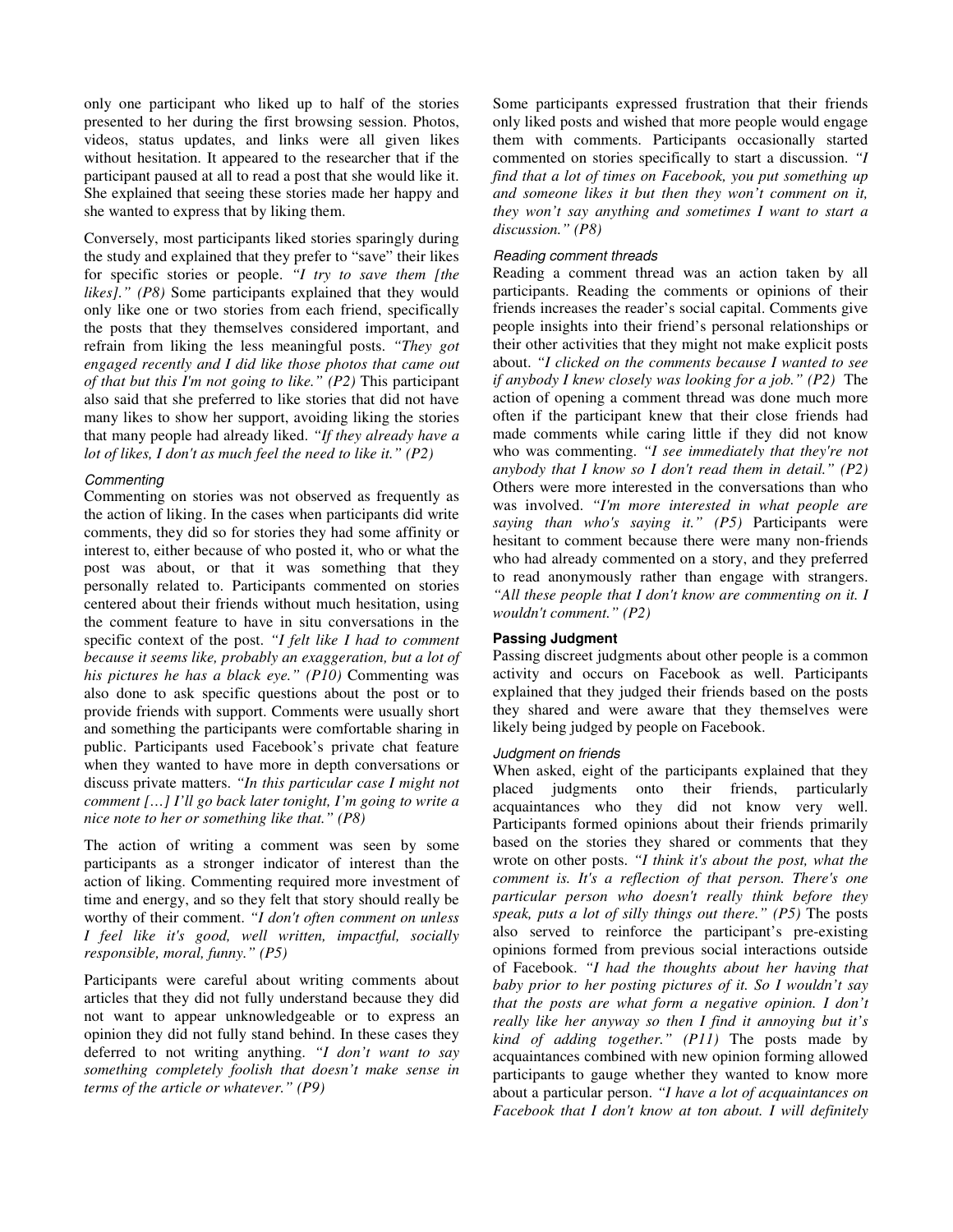*gauge whether that it's somebody that I would want to have more contact with based on what they post." (P2)*  Participants judged their friends on the extent of how personal their posts were, explaining that they themselves would not share as much detail as their friends. *"I really don't like Facebook sometimes when people start posting a lot of personal, something that they should keep to themselves rather than letting the entire world know. I myself don't do that." (P1)* 

One participant humorously explained that passing judgment on his friends can be an enjoyable activity. *"You know what's fun? Judging people." (P5)* 

#### Awareness of judgment from friends

Participants were aware that their friends likely judge their actions in the same ways that they judge others, and this affected their posting behavior. In most cases, participants expressed their desire to not overwhelm their friends with too many of their own stories, preferring to post infrequently about things that are interesting or especially important to them. *"I don't want to flood their News Feed with stuff, I want it to be interesting." (P2)* When asked if outside judgment has changed his posting behavior, one participant explained that he tried to make his posts clear and engaging. *"Maybe it would manifest in terms of wording, how I would phrase it. I tried to a bit more thoughtful and engaging." (P5)* 

Outside judgment also affected the participants' commenting and liking behavior. One participant did not want her comments to be misconstrued and took great care to write clearly and edit her comments before posting. *"I'll want it to be something that I have made very clear. I don't like to be misconstrued so I would probably go over it a couple of times." (P11)* A different participant explained that she never likes negative stories because she knows that this action is sent to her friends' News Feeds and does not want to be associated with negativity. *"I do not post any negative kind of things, never ever. I do not even like these posts, because when I like a post that is also notified to my friends' Facebook feed, and I don't want those people to know those posts." (P3)*

#### **Unfriending, Unfollowing, and Hiding Posts**

Most participants explained that they do not take any actions to hide or limit posts from their friends. Only two participants explained that they actively unfriended people, which was motivated by the desire to keep their friend-list small and manageable. Often the unfriend action was trigged by a post from that person. *"I'm triggered by it if I see something in my News Feed, 'Oh that person's still on my Facebook? I should unfriend them.'" (P8)* 

Although many participants expressed annoyance or frustration at some of their friends' posts, the action to unfollow or unsubscribe from a friend was rarely taken primarily because it was an all-or-nothing action. Participants did not want to miss out on future posts from their friend that they might find interesting. *"Yeah, but there's sometimes something that comes up that I'm interested in." (P10)*

On occasion, participants were not even aware of the unfollow or hide features of the News Feed. *"I didn't know it was a thing." (P2)* In other situations they incorrectly believed their friend was notified when they hid posts from them, and because of this avoided taking the hide action. *"I'm guessing that once you do that, it will let them know. 'So and so blocked your post'" (P9)*

# **DISCUSSION**

In this paper, we closely examine the News Feed browsing behavior of eleven participants in order to shed light on this important and ubiquitous feature of Facebook. Our study was exploratory in nature, examining people's emotional responses, annoyances, and irritations to their own News Feed. Through this qualitative lens we re-affirmed many findings from other studies [3, 8, 17, 19, 20, 25], noted the complex social interplay between friends, the variety of social conventions, and the feelings of pressure and judgment present on Facebook. These findings point towards the broader topic of personal curation.

# **Social Browsing**

Our participants paid more attention to close friends than to acquaintances and were interested to see activity from friends whom they had frequent interactions with. Most participants had pre-existing knowledge of their friends' posting habits; some friends were known for posting "high quality" content such as interesting articles or funny pictures while others made posts that were considered boring or uninteresting. The participants could quickly determine what stories they were interested to read by scanning the preview text or picture for clues about their personal interests. Posts from people living in different cities were also interesting to the reader, even if they were from acquaintances – but only as long as they had some sort of positive emotion about the individual. It could be that people pay attention to acquaintances on the News Feed as a way of maintaining their social capital and using these weak ties to stay connected to distant groups of people, for instance old high school friends from their hometown.

# **Social Pressure Surrounding Likes**

The action of liking stories presented a range of complex decisions for participants. Some participants liked stories casually while the majority made careful considerations about their likes. We observed several cases of *like reciprocation* – liking the posts of someone who likes your posts – a behavior done to "repay" friends for their likes. Other participants described feeling obligated to like their friends' posts as a way to show their support. This behavior could be a mechanism for people to maintain their social capital, similar to returning favors in day-to-day life. By occasionally liking their friends' posts, people are able to meekly maintain their friendships in the absence of other communication. Some participants abstained from liking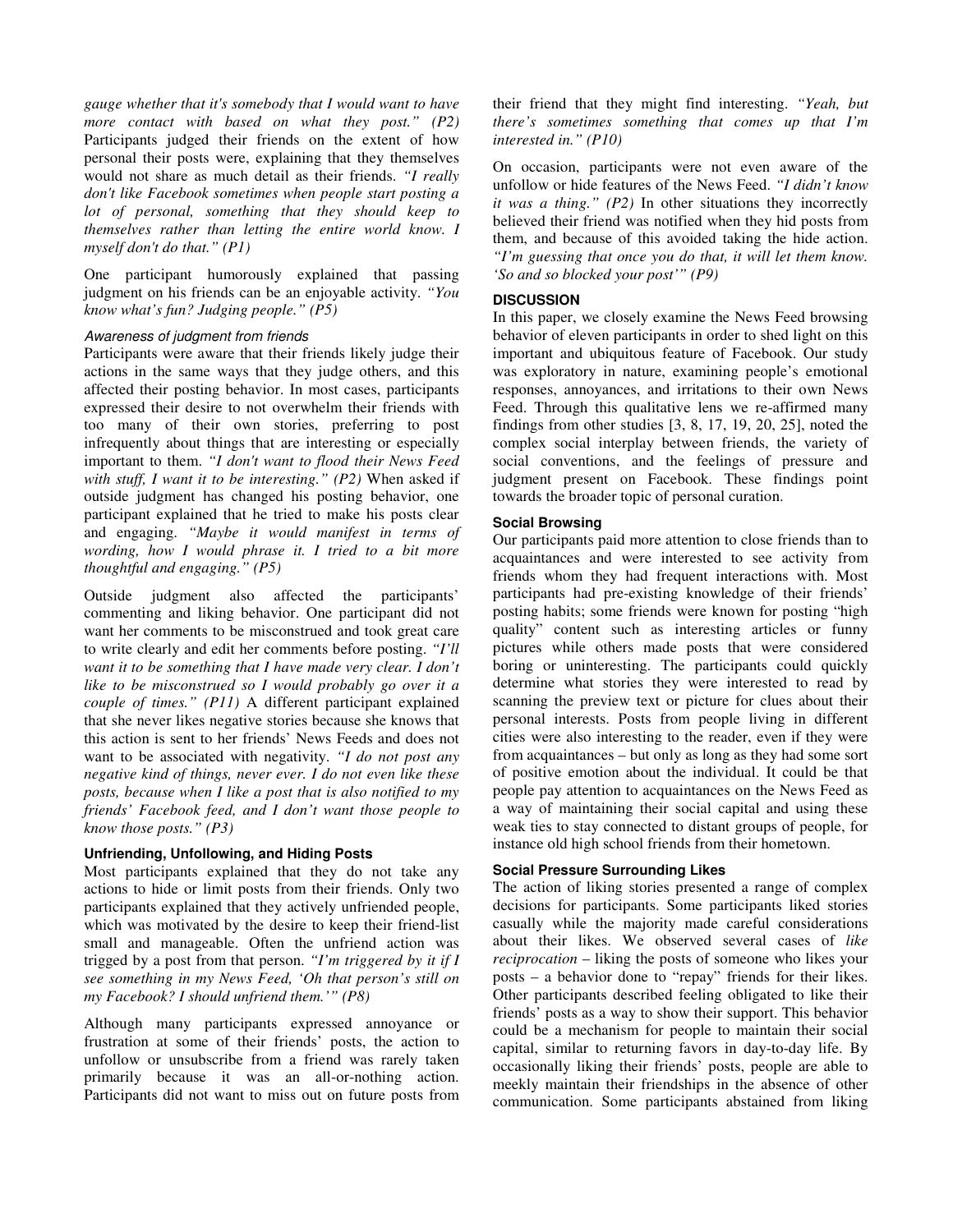certain posts out of fear of judgment from their friends, others did not like any posts whatsoever, and others only liked stories from specific people. None of the participants reported that they understood the action of liking is a method of sending signals to the News Feed.

#### **Prevalence of Judgment**

Facebook is a SNS consisting primarily of offline friendships where people are not anonymous. There are often many complex social conventions for people to consider before taking actions that may have repercussions in their offline friendships. We discovered that writing comments or liking stories often came with feelings of hesitation or fears of external judgment. Participants sometimes avoided commenting despite wanting to for fear of starting a confrontation or from having their comment misunderstood.

In almost all of the interviews, the participants expressed a sense of judgment about their friends' or their posts, often manifested when considering people who are acquaintances or strangers. Feelings of judgment ranged from minor annoyances to near disdain. Many participants expressed annoyance at people who posted too frequently or shared predictable or uninteresting status updates. The strength of this emotion was reflected when participants explained that they were careful about what and how often they shared.

Invoking Goffman's conceptualization, we suggest that an individual's actions and profile on Facebook extends their real-life *performances* and *personal front*, respectively. In this light, it is not surprising that our participants are so vigilant about what image they portray to their friends through actions of sharing, liking, and commenting. In essence, the individual is charged with creating a single performance seen by different *audiences,* which must be congruent with multiple *roles*.

#### **The Issue of Curation**

We found that participants took almost no steps to deliberately curate their News Feed. Most of our findings play into this factor:

- **Unaware**: Some participants were simply not aware that they could hide specific stories or unfollow people if they were not interested in seeing their posts.
- **Reluctance**: Participants were reluctant to take seemingly drastic measures to alleviate minor annoyance from seeing predictable posts from previous acquaintances.
- **Effort**: It was often considered more effort to take the unfollow action than to scroll past the offending posts.
- **Fear of missing out**: More importantly, even when participants expressed a willingness to unfollow someone, they chose against doing so out of fear of missing out on some future posts that might be interesting to them.
- **Social impact**: The perceived social capital of becoming subscribed to an acquaintance was worth putting up with their uninteresting – and sometimes vexing – posts.

# **LIMITATIONS AND FUTURE WORK**

With qualitative studies there is always the possibility of reexamining people's interactions with the News Feed from a different perspective. For instance, how do our findings compare to adolescents or to people from different socioeconomic status? It is also possible to take a quantitative approach and conduct extensive surveys that may lose some richness in details but are more generalizable.

As to future research, our findings suggest an opportunity for more discovery in the area of curation. How could SNS recommendation systems like the News Feed incorporate features that give people greater control over what they are shown? Is there a way to give the system clear signals without the social pressures present today? While we do not expect our work to influence Facebook, these questions are worthy of exploration as personal recommendation systems become more pervasive in our lives.

#### **CONCLUSION**

From our study we gained a rich reality-based description of how people experience reading the News Feed. While this description may not be exhaustive in the broader population of Facebook users, there are some insights the HCI community may gain from our study.

If personalized recommendation engines such as Facebook's News Feed make incorrect predictions, the reader may not be relied on to correct these mistakes. This lack of action may stem from social protocols that the reader strongly adheres to or it may stem from laziness or apathy. Alternatively, the reader may simply not be aware of how to send signals to the News Feed to help better curate their content, or may not understand how taking or withholding certain actions – such as liking – affects what they are shown.

Perhaps it may be prudent to diminish the effect that publically visible actions on Facebook have on the News Feed given the apparent social implications of these actions. It is conceivable that Facebook could track what posts a reader scrolls past quickly or pauses to read. Could the "hide story" feature instead be re-appropriated to a more prominent (and likely private) dislike button?

Throughout August and September 2014, Facebook has launched a video advertising campaign on its own Facebook page about the News Feed. The videos present several short vignettes where a variety of users ranging from adolescents to seniors describe how to curate their News Feed. These videos explain how actions such as liking, unfollowing, and list management change the News Feed. The hide feature is not presented in these videos.

Has the optimization of the News Feed reached a limit? Is it is now up to us, the users, to start better curating our own feed, and will we be given functional tools to do so? Perhaps of more interest is the possibility of future News Feed-like interfaces outside of Facebook. Our study indicates that there are rich avenues to explore in the area of